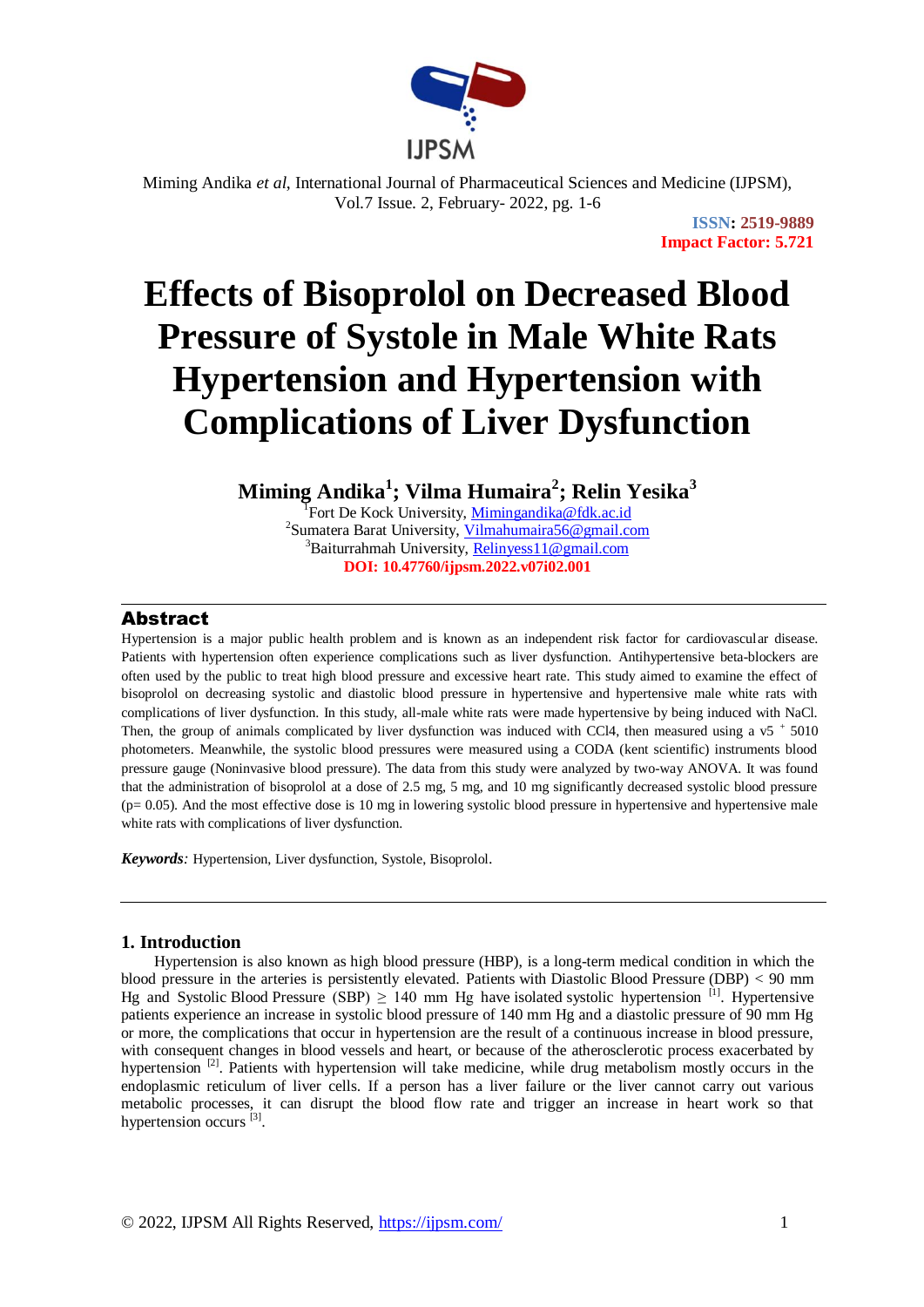

**ISSN: 2519-9889 Impact Factor: 5.721**

Currently, beta-blockers are recommended as the mainstay of therapy in hypertensive patients in the setting of comorbidities, such as coronary artery disease and heart failure; these therapies target a lower heart rate and decreased myocardial oxygen demand, in addition to lowering blood pressure [4]. Beta-blockers are used to block beta-adrenergic receptors, resulting in a slower heartbeat so that it can reduce heart rate and oxygen consumption so that blood pressure becomes normal <sup>[5]</sup>.

There are only three beta-blockers used in the treatment of hypertension and heart failure, they are carvedilol, metoprolol succinate, and bisoprolol <sup>[6].</sup> Bisoprolol is the most widely used of the three betablockers. Compared with atenolol, bisoprolol has a better effect on central blood pressure management <sup>[7]</sup>. Bisoprolol is a second-generation beta-blocker that selectively antagonizes 1- receptor (cardioselective). Based on a study conducted by Taniguchi et al in 2013 about switching from carvedilol to bisoprolol in improving the side effect state in hypertensive patients with dizziness<sup>[8]</sup>. Bisoprolol is useful in the treatment of hypertension in the presence of changes in heart rhythm and changes in blood vessels [9]. Other studies have shown that propranolol and bisoprolol can decrease heart rate even at rest [10].

Based on the explanation above and there is no research on the many effects of disease pathologies such as liver dysfunction in people with hypertension that irregularly work the heart to pump blood, then researchers are interested in researching the effects of bisoprolol on decreased blood pressure systolic and diastolic in white mice male hypertension and hypertensive with complications of liver dysfunction. But in this journal the research will show about effects of bisoprolol on decreased systolic blood pressure in white mice male, whereas diastolic blood pressure will publish later.

# **2. Materials and Methods**

#### **2.1 Equipment**

The equipment used includes the usual stuff in pharmacology laboratories. The instruments used include Analytical Scale (Precisa), Photometer 5010V5+, and CODA Non-Invasive Blood Pressure (Kent Scientific Corporation), Triple Beam Balance (OHAUS), UV-Vis spectrophotometer (Shimadzu), Animal cages, Beaker glass, Syringe, Oral needle, Mortar, and Stamper.

#### **2.2 Materials**

The materials used in this study are Bisoprolol (Kimia Farma), CCl4 (Sigma), SGPT-SGOT kit reagent (DiaSys) Sodium Chloride (Merck), Distilled Water (PT. Brataco), Sodium Carboxymethyl Cellulose (Na CMC) (PT. Brataco), Hi-Pro-Vite 511 pellet chicken feed (PT. Charoen Indonesia).

# **2.3 Procedure**

#### **2.3.1 Sample preparation**

The sample used for this study was bisoprolol with varying doses of 2.5 mg, 5 mg dan 10 mg.

#### **2.3.2 Preparation of experimental animals**

The experimental animals used were 60 white male rats aged 2-3 months with a 200-250 grams body weight. Before being treated, the rats were acclimatized for one week to adapt to their environment. Eating and drinking during maintenance are given sufficiently, animals are weighed, and their behavior observed. The mice used for the experiment were considered healthy; that is, during maintenance, the bodyweight of rats did not decrease more than 10% and visually showed normal behavior [11].

#### **2.3.3 Preparation of 0.5% Na CMC Suspension**

Sprinkle 500 mg of sodium carboxymethyl cellulose in 10 mL of hot water in a hot mortar, leave for 15 minutes, then grind until homogeneous and dilute with distilled water to a volume of 100 mL 0.5% Na CMC suspension used to dilute bisoprolol (2.5 mg, 5 mg dan 10 mg).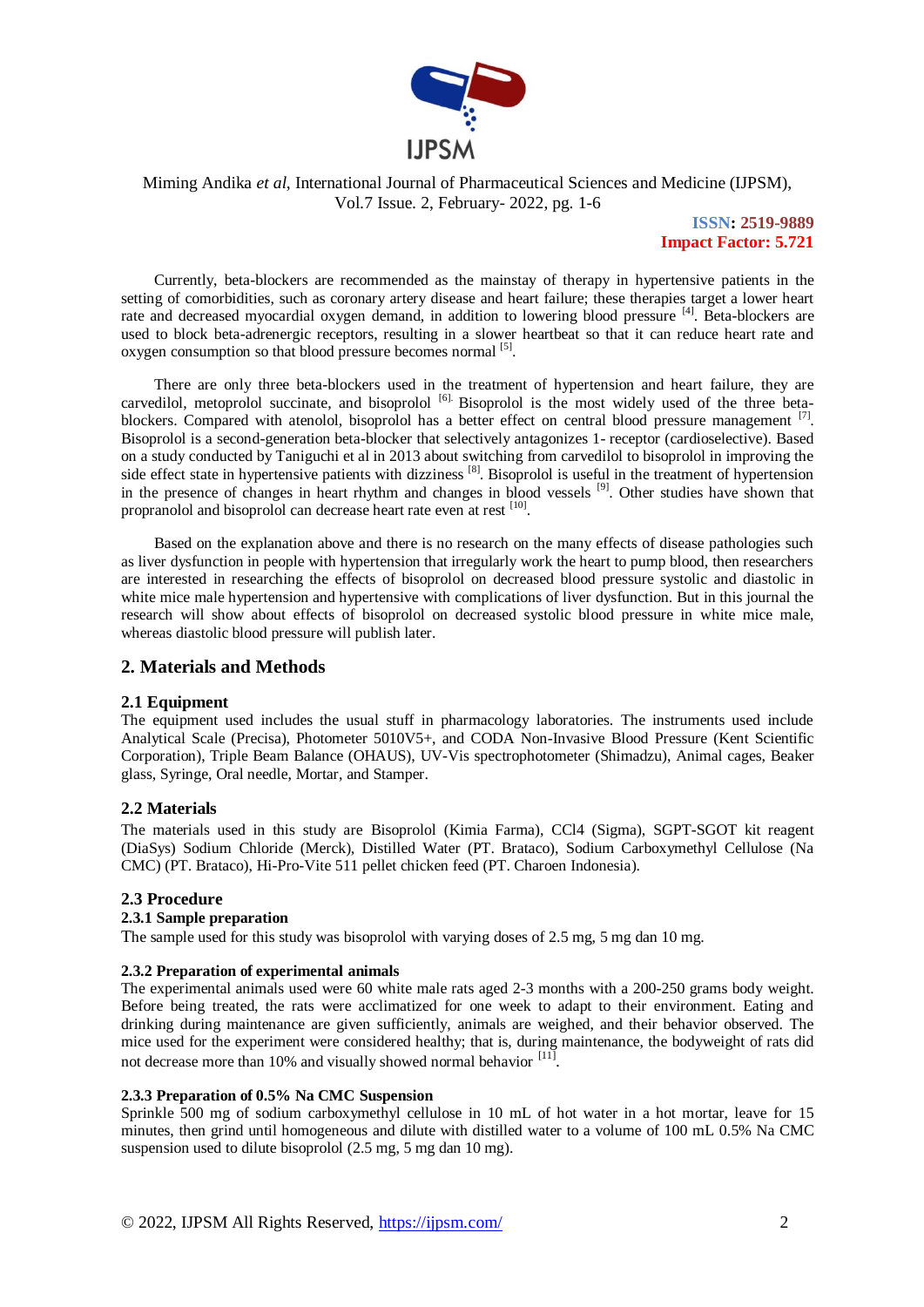

> **ISSN: 2519-9889 Impact Factor: 5.721**

#### **2.3.4 Preparation of 8% sodium chloride solution**

8 g NaCl is dissolved in 100 mL of distilled water. NaCl solution is given to mice every day for three weeks orally $^{[12]}$ .

#### **2.3.5 Preparation of CCl4 solution**

CCl4 [solution](https://www.babla.co.id/kamus/bahasa-inggris-bahasa-indonesia/solution) [is](https://www.babla.co.id/kamus/bahasa-inggris-bahasa-indonesia/is) [made](https://www.babla.co.id/kamus/bahasa-inggris-bahasa-indonesia/made) [with](https://www.babla.co.id/kamus/bahasa-inggris-bahasa-indonesia/with) [a](https://www.babla.co.id/kamus/bahasa-inggris-bahasa-indonesia/a-m) [concentration](https://www.babla.co.id/kamus/bahasa-inggris-bahasa-indonesia/concentrate) [of](https://www.babla.co.id/kamus/bahasa-inggris-bahasa-indonesia/of) 0.05 ml / kg Body wight with [olive](https://www.babla.co.id/kamus/bahasa-inggris-bahasa-indonesia/olive) [oil](https://www.babla.co.id/kamus/bahasa-inggris-bahasa-indonesia/oil) solvent [13].

#### **2.3.6 Gave bisoprolol [to](https://www.babla.co.id/kamus/bahasa-inggris-bahasa-indonesia/to) [test](https://www.babla.co.id/kamus/bahasa-inggris-bahasa-indonesia/test) [animals](https://www.babla.co.id/kamus/bahasa-inggris-bahasa-indonesia/animal)**

The experimental animals were divided into 2 groups, namely the hypertension rat group and hypertension with complications of liver dysfunction rat group. The hypertensive rat group and hypertension with complications of liver dysfunction rat group, each had 5 groups, where each group was given different treatment including Group 1: rats were not made hypertensive and were not given bisoprolol. Group 2: rats made hypertension and were not given bisoprolol. Group 3: rats were made hypertensive and given bisoprolol 2.5 mg dose. Group 4: rats made hypertension and were given a bisoprolol dose of 5 mg. Group 5: rats made hypertension and were given a bisoprolol dose of 10 mg. Rats were made hypertensive by giving 8% NaCl. Hypertension with complications of liver dysfunction rat group was given the same treatment as the hypertensive animal group, but hypertension with complications of liver dysfunction rat group was given CCl4 before being given bisoprolol. CCl4 to increase SGPT levels.

#### **2.3.7 Blood pressure measurement**

Measured the blood pressure of white mice were using a noninvasive method with the Adinstrument NIBP (CODA) tool, measurements were taken in a room with room temperature. The tool used connects to the CODA application and the application is enabled to start the experiment. Before the blood pressure measurement, the Adinstrument NIBP device that has been connected to the computer is calibrated first. After that, the mice are inserted in a cylindrical tube (shell) with the tail part out, the cover is installed to prevent the rat from moving freely during testing. The cylinder is then placed on a heating plate, then the occlusion cuff and VPR are mounted on the tail of the mouse and left for 10 minutes to adapt. Blood pressure measurement measures systolic blood pressure. Rats were considered hypertensive when the blood pressure was 140/90  $mmHg$ <sup>[14]</sup>

#### **2.3.7 SGPT [levels](https://www.babla.co.id/kamus/bahasa-inggris-bahasa-indonesia/leveller) measurement**

SGPT levels were measured using clinical photometer UV spectrophotometry 5010 5+. Measurement of SGPT levels on the 6th day.

#### **3. Results and Discussion**

The results of observations of the decrease in systolic blood pressure in male white rats in the hypertensive animal group and the hypertensive animal group with complications of liver dysfunction were the average data for the hypertensive animal group, systolic blood pressure without medication =  $151.08$  mmHg, dose  $2.5$  mg = 145.48 mmHg, a dose of 5 mg = 144.17 mmHg, and a dose of 10 mg = 141.22 mmHg. The results of the examination of systolic blood pressure in male white rats can be seen in table 1 and figure 1. In the results of the two-way ANOVA test, it is known that the sig value of systolic blood pressure with a value (sig  $0.00<0.05$ ), means there is a difference in the mean decrease in systolic blood pressure between positive controls and variations in bisoprolol doses in the hypertension group. So, it can be concluded that bisoprolol dosage variations significantly affected the decrease in systolic blood pressure of male white rats in the hypertension group.

The results of the observation of a decrease in systolic blood pressure in the hypertensive-liver dysfunction group of animal's systolic blood pressure without medication =  $152.43$  mmHg,  $2.5$  mg dose =  $150.24$  mmHg,  $5$ mg dose  $= 148.61$  mmHg, and 10 mg dose  $= 147.29$  mmHg. The results of the examination of systolic blood pressure in male white rats in the hypertension-liver dysfunction group can be seen in Table 2 and Figure 2.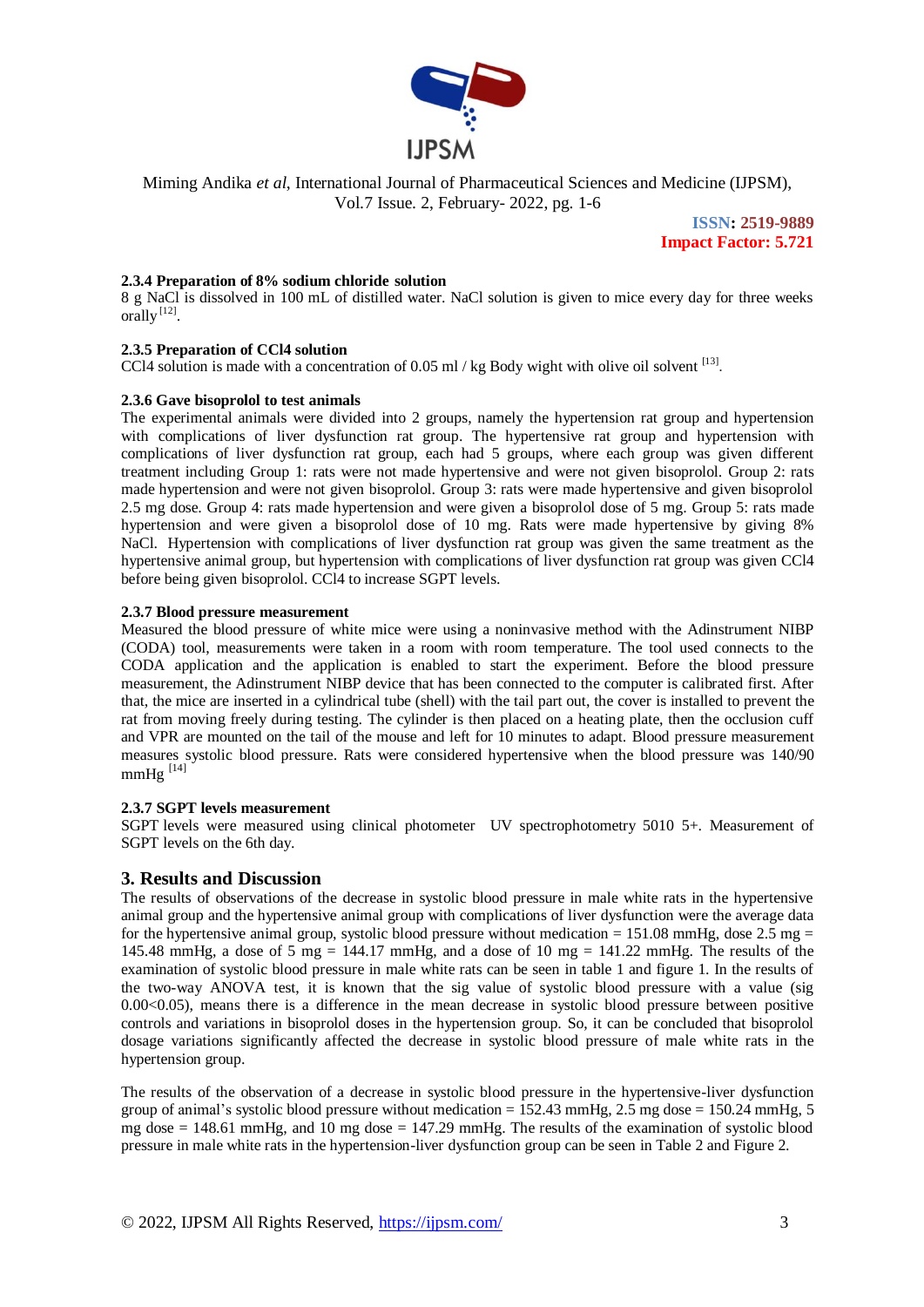

> **ISSN: 2519-9889 Impact Factor: 5.721**

In the results of the two-way ANOVA test, it is known that the sig value of systolic blood pressure is (sig 0.00<0.05), which means that there is a difference in the mean decrease in systolic blood pressure between the positive controls and the dose variation of bisoprolol in the hypertension-liver dysfunction group. So, it can be concluded that bisoprolol dose variation significantly affected the decrease in systolic blood pressure of male white rats in the hypertension-liver dysfunction group.

Table 1. The average effect of variations in bisoprolol dose and time on the reduction of systolic blood pressure in hypertensive conditions.

| pressure in hypertensive conditions. |                   |                     |                           |                     |                                |  |  |  |  |
|--------------------------------------|-------------------|---------------------|---------------------------|---------------------|--------------------------------|--|--|--|--|
| Group                                |                   | Average             |                           |                     |                                |  |  |  |  |
|                                      |                   |                     |                           | 3                   | (mmHg)                         |  |  |  |  |
| Dose $0$ mg                          | $149.48 \pm 0.78$ | $150.42 \pm 1.76$   | $150.64 \pm 1.44$         | $153.78 \pm 2.59$   | $151.08 \pm 1.87$ <sup>d</sup> |  |  |  |  |
| Dose $2.5 \text{ mg}$                | $150.42 \pm 1.76$ | $148.40 \pm 2.01$   | $143.12 \pm 1.12$         | $139.98 \pm 1.30$   | $145.48 \pm 0.41^{\circ}$      |  |  |  |  |
| Dose $5 \text{ mg}$                  | $150.64 \pm 1.44$ | $147.79 \pm 1.34$   | $141.62 \pm 1.19$         | $136.65 \pm 1.38$   | $144.17 \pm 6.27^{\rm b}$      |  |  |  |  |
| Dose $10 \text{ mg}$                 | $149.48 \pm 0.78$ | $145.70 \pm 0.84$   | $137.80 \pm 2.11$         | $131.92 \pm 2.25$   | $141.22 \pm 7.88^a$            |  |  |  |  |
| Average<br>(mmHg)                    | $150 \pm 0.61^s$  | $148.08 \pm 1.94^r$ | $143.29 \pm 5.38^{\circ}$ | $140.58 \pm 9.40^p$ |                                |  |  |  |  |

Note:  $a,b,c,d,e,f,g$  are different superscripts in the same column,  $P,q,r,s$  different superscripts on the same line.



Figure 1. Graph of average systolic blood pressure in hypertension conditions at hours 0, 1, 2 and 3

| Table 2. The average effect of variations in bisoprolol dosage and time of decreasing systolic blood pressure |  |  |  |  |  |  |  |
|---------------------------------------------------------------------------------------------------------------|--|--|--|--|--|--|--|
| in conditions of hypertension-liver dysfunction                                                               |  |  |  |  |  |  |  |
|                                                                                                               |  |  |  |  |  |  |  |

| Group                 |                           |                     |                                |                     |                           |
|-----------------------|---------------------------|---------------------|--------------------------------|---------------------|---------------------------|
|                       |                           |                     |                                |                     | Average (mmHg)            |
| Dose $0 \text{ mg}$   | $150.42 \pm 1.76$         | $151.96 \pm 2.39$   | $153.56 \pm 2.16$              | $153.78 \pm 2.59$   | $152.43 \pm 1.57^c$       |
| Dose $2.5 \text{ mg}$ | $153.56 \pm 2.16$         | $152.26 \pm 1.86$   | $149.06 \pm 2.07$              | $146.10 \pm 1.86$   | $150.24 \pm 3.35^{\rm b}$ |
| Dose $5 \text{ mg}$   | $151.96 \pm 2.39$         | $150.46 \pm 2.06$   | $147.73 \pm 1.35$              | $144.28 \pm 1.28$   | $148.61 \pm 3.37^{\circ}$ |
| Dose $10 \text{ mg}$  | $153.78 \pm 2.59$         | $150.26 \pm 2.14$   | $145.08 \pm 2.3$               | $140.05 \pm 2.17$   | $147.29 \pm 6.01^a$       |
| Average<br>(mmHg)     | $152.43 \pm 1.57^{\circ}$ | $151.23 \pm 1.02^r$ | $148.86 \pm 3.54$ <sup>q</sup> | $146.05 \pm 5.74^p$ |                           |

Note:  $a,b,c,d,e,f,g$  are different superscripts in the same column,  $p,q,r,s$  different superscripts on the same line.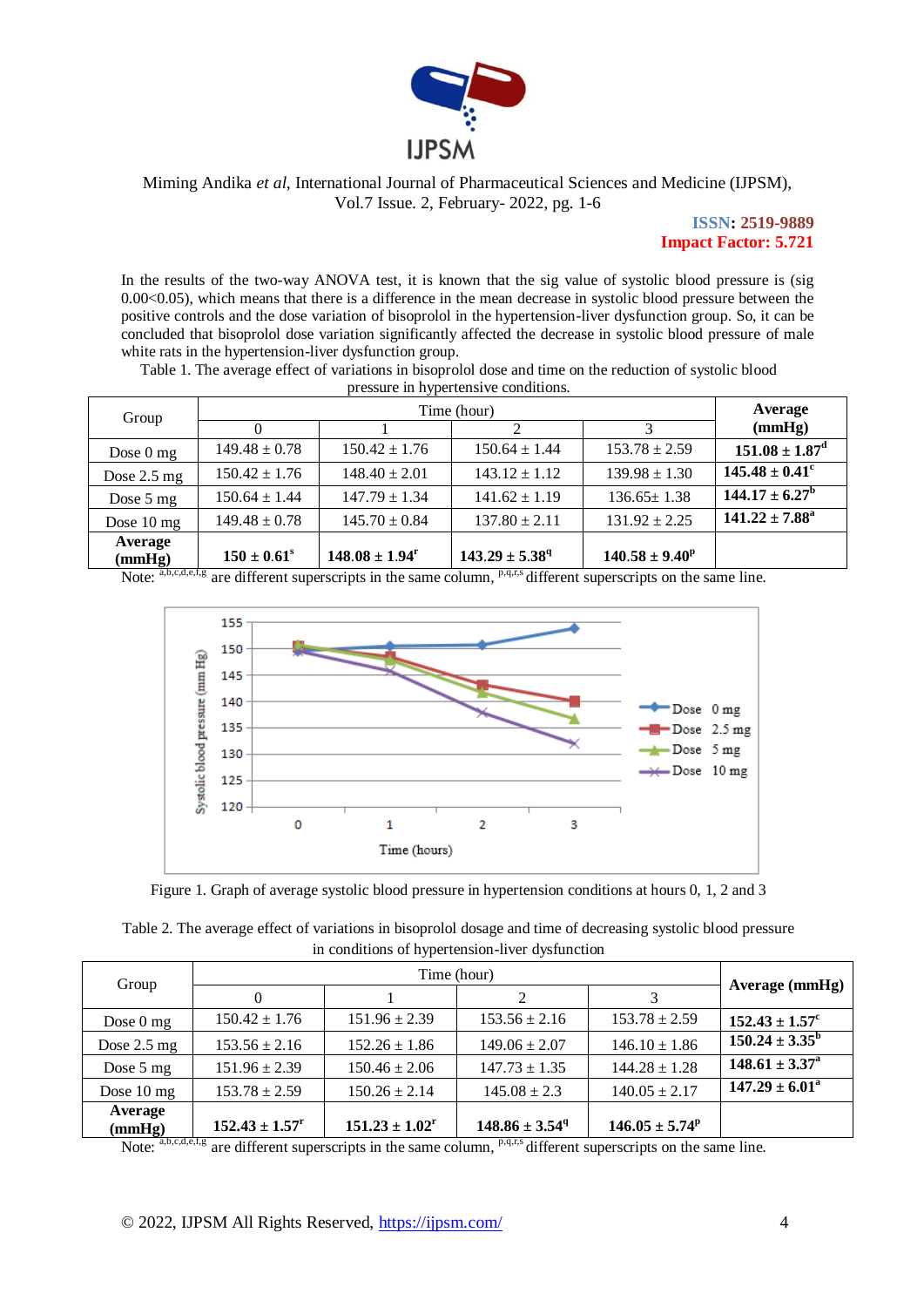

Miming Andika *et al*, International Journal of Pharmaceutical Sciences and Medicine (IJPSM), Vol.7 Issue. 2, February- 2022, pg. 1-6

### **ISSN: 2519-9889 Impact Factor: 5.721**



Figure 2. Graph of average systolic blood pressure in the condition of hypertension-liver dysfunction at 0, 1, 2, and 3 hours

The results showed that there were variations in blood pressure from each group of animals with different disease complications. The differences that arise are a matter of course. Because according to Huh, et al., 2015, his research also mentions that the incidence of hypertension increases gradually with damage to the liver. And a dose of 10 mg is the most effective in lowering systolic blood pressure in the state of hypertension and hypertension complications with liver dysfunction [15].

The results showed that there were variations in blood pressure from each group of animals with different disease complications. According to research conducted by Huh, et al in 2015, stated that the incidence of hypertension increases gradually with the presence of damage to the liver. And a dose of 10 mg is the most effective in lowering systolic blood pressure in the state of hypertension and hypertension complications with liver dysfunction.

# **4. Conclusion**

This study concluded that there was a significant decrease in systolic blood pressure at a dose of 10 mg bisoprolol to decreased systolic blood pressure in hypertensive and hypertensive male white rats with complications of liver dysfunction.

# **References**

- 1. Chobanian, A. V., & Roccella, E. J. (2003). The JNC 7 hypertension guidelines. *Jama*, *290*(10), 1312-1312.
- 2. Sawicka. 2011. Hypertension-The Silent Killer. *Journal of Pre-Clinical and Clinical Research*, 5 (2), 43-46.
- 3. Mescher AL.2011. *Histologi Dasar Junquiera*: Text & Atlas (12<sup>th</sup> edition). Jakarta, Indonesia: EGC.
- 4. Chobanian, A. V., Bakris, G. L., Black, H. R., Cushman, W. C., Green, L. A., Izzo Jr, J. L., ... & National High Blood Pressure Education Program Coordinating Committee. (2003). Seventh report of the joint national committee on prevention, detection, evaluation, and treatment of high blood pressure. *hypertension*, *42*(6), 1206- 1252
- *5.* Randall, M. D & K. E. Neil. 2009. *Disease Management: A guide to clinical pharmacology.* Cambridge: Cambridge University Press.
- *6. Aaronson, I. P., & Ward, P. T. Jeremy., 2010. At a Glance Cardiovascular System. Edisi ke-3, Jakarta: Erlangga, hal, 100-103.*